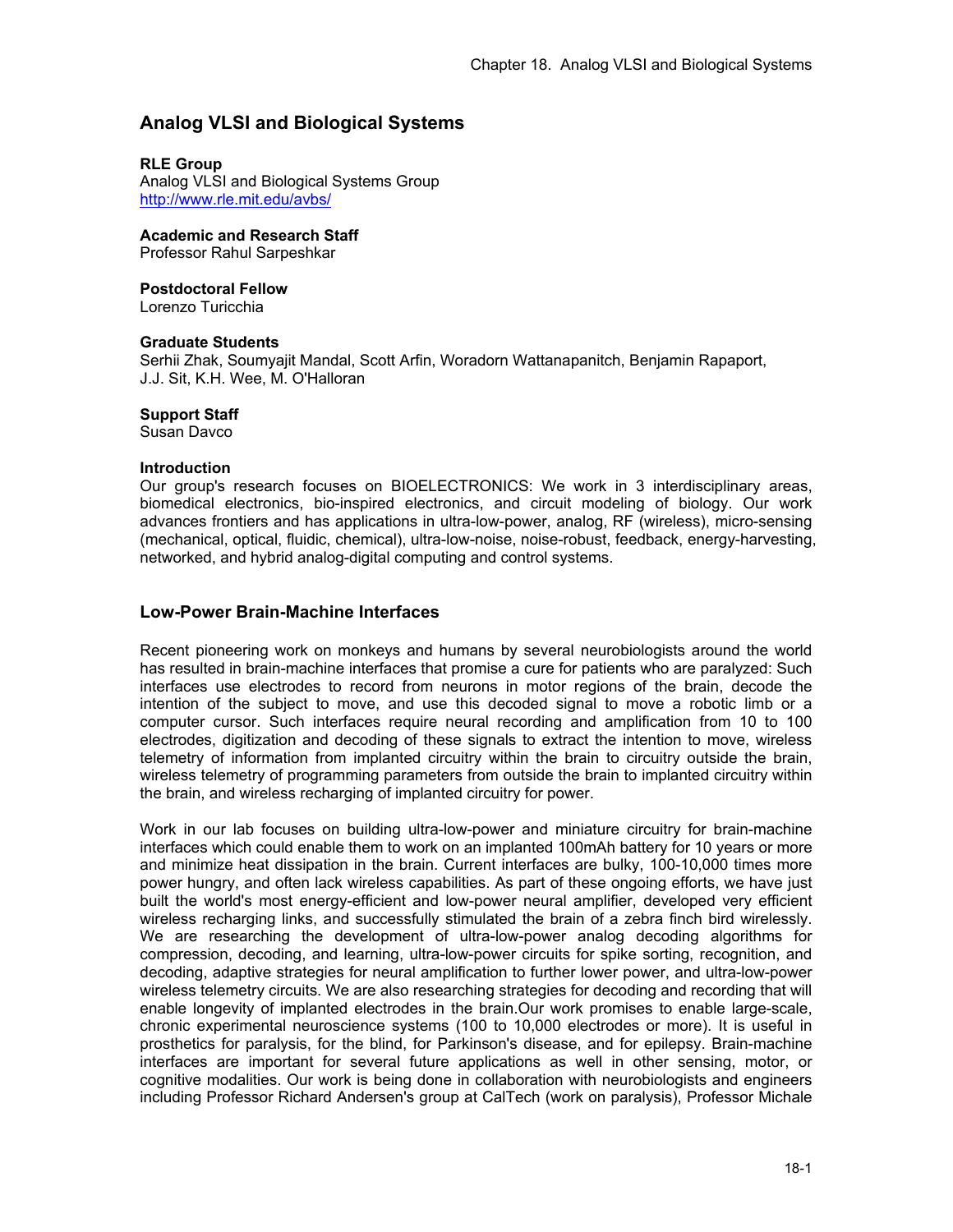Fee's group at MIT (work on experimental neuroscience), and with Professor John Wyatt's group at MIT (work on the blind).

## **Bionic Ear**

Work in the lab has led to a bio-inspired asynchronous interleaved sampling algorithm (AIS) and chip for low-power processing and neural stimulation. The AIS algorithm encodes phase information with good fidelity, an important requirement for music. A novel ear-inspired companding algorithm that arose out of work on the silicon cochlea has shown promise for improving recognition in noise in cochlear-implant subjects. A novel neural stimulation circuit allows precision charge-balanced neural stimulation without the use of large blocking capacitors, allowing stimulation implants to be miniaturized.

# **Circuits for Biomedical and Other Applications**

Several circuits in our lab developed for biomedical applications have uses in other domains and advance frontiers in ultra-low-power, precision, or feedback-circuit design. For example, an energy-harvesting RF-ID tag that can rectify RF energy at levels as low as 6uW, can be used for battery-free heart monitoring of electrocardiogram signals or in general-purpose RF-ID tags to create a battery. Several circuits developed for use in the bionic ear processor, e.g., low-power microphone front ends, automatic gain control circuits, filtering circuits, energy-extraction circuits, and logarithmic analog-to-digital converters, are useful in other application domains. A predictive comparator with adaptive control, developed in our lab, has been used in Professor Wyatt's lab for improving the energy efficiency of an RF power system for the blind and has applications in power-electronic systems. An ultra-low-noise capacitance-measuring circuit, capable of detecting a 1 part per 8 million change in capacitance of a MEMS capacitance sensor, is being explored for use in various bio-molecular sensing applications. Our lab has developed an analog memory element with an ultra-low-leakage switch that achieves 5 electrons per second leakage in 0.5um technology and is capable of storing an 8-bit number without degradation for over 4 hours.

# **An RF Cochlea**

The biological inner ear or cochlea is an amazing custom analog computer capable of the equivalent of 1GFLOPS of spectral-analysis and gain-control computations with 14uW of power on a 150mV battery and a minimum detectable signal of 0.05 angstroms. It achieves such efficiency because of the clever use of an active nonlinear transmission line implemented with fluids, membranes, active piezoelectret cells, micromechanics, and electrochemistry.The cochlea has an amazingly large input dynamic range of 120dB, analyzes frequencies over a 100-fold range in carrier frequency (100Hz-10kHz), and amplifies signals at 100kHz even though its cells have time constants of 1ms. We use inspiration from the cochlea to construct an RF cochlea a fast, ultra-broadband, low-power spectrum analyzer. Instead of working with sound waves from 100Hz to 10kHz as in the audio cochlea, we work with radio waves from 100MHz to 10GHz but the principles of wave processing are similar and inspired by the biological cochlea. The actions of fluid mass in the ear are mimicked with inductors, the actions of membranes in the ear with capacitors, and the actions of outer hair cells in the ear with active RF amplifiers. Electrically, the cochlea can be modeled as an active, nonlinear, adaptive transmission line with characteristic frequencies that scale exponentially with position. Nonlinear behavior is important in the biological cochlea, particularly for signal detection in noise and gain control. We are researching how the RF cochlea may be used as a front end for universal radios, software radios, and cognitive radios and improve the detection of radio signals in noise.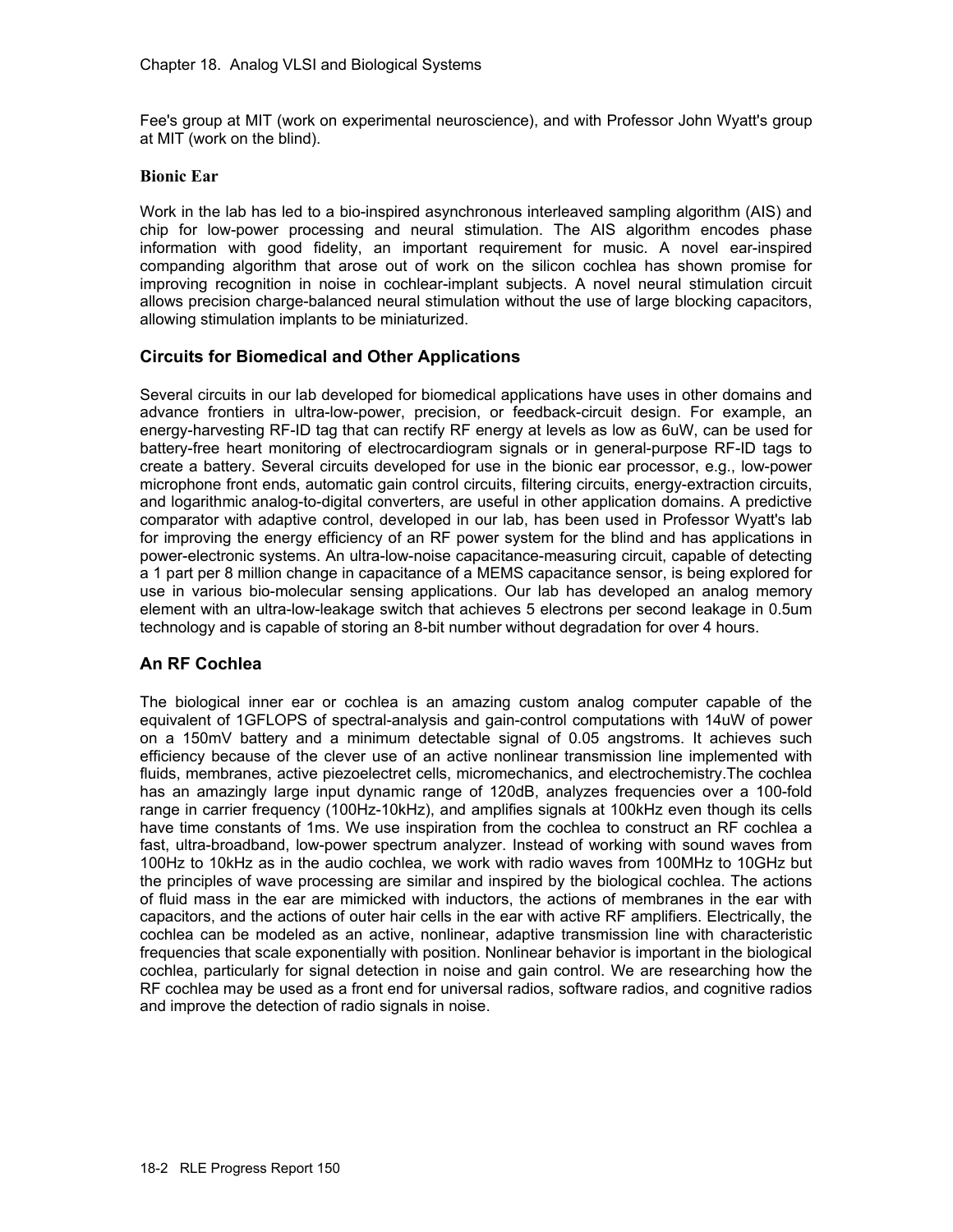## **Publications**

#### **Journal Articles, Published**

Wattanapanitch, W., M. Fee, and R. Sarpeshkar, "An energy-efficient micropower neural recording amplifier," *IEEE Transaction on Biomedical Circuits and Systems*, Vol. 1, No. 2, pp. 136-147, June 2007.

Raj, B., L. Turicchia, B. Schmidt-Nielsen, and R. Sarpeshkar, "An FFT-based Companding Front End for Noise-Robust Automatic Speech Recognition", *EURASIP Journal on Audio, Speech, and Music Processing, special issue on Perceptual Models for Speech, Audio, and Music Processing*, Article ID 65420, 13 pages, 2007.

Sit, J.-J. and R. Sarpeshkar, "A low-power, blocking-capacitor-free, charge-balanced electrodestimulator chip with less than 6nA DC error for 1mA full-scale stimulation," *IEEE Transactions on Biomedical Circuits and Systems*, Vol. 1, No. 3, pp. 172-183, September 2007.

S. Mandal and R. Sarpeshkar, "Power-Efficient Impedance-Modulation Wireless Data Links for Biomedical Implants", *IEEE Transactions on Biomedical Circuits and Systems*, in press, 2008.

Sit, J.-J. and R. Sarpeshkar, "A Cochlear-Implant Processor for Encoding Music and Lowering Stimulation Power," *IEEE Pervasive Computing*, special issue on implantable systems, Vol. 1, No. 7, pp. 40—48, 2008.

#### **Journal Articles, Accepted for Publication**

R. Sarpeshkar, W. Wattanapanitch, S. K. Arfin, B. I. Rapoport, S. Mandal, M. W. Baker, M. S. Fee, and R. A. Andersen, "Low-Power Circuits for Brain-Machine Interfaces," *IEEE Transactions on Biomedical Circuits and Systems*, 2008, *in press*.

Wee, K.H. and R. Sarpeshkar, "An electronically tunable linear or nonlinear MOS resistor", *IEEE Transactions on Circuits and Systems I,* accepted for publication, 2008.

K. H. Wee and L. Turicchia and R. Sarpeshkar, "An Analog Integrated-Circuit Vocal Tract," *IEEE Transactions on Biomedical Circuits and Systems*, accepted for publication, 2008.

### **Meeting Papers, Published**

November 2007, Mandal, S. and R. Sarpeshkar, 'A Bidirectional Wireless Link for Neural Prostheses that Minimizes Implanted Power Consumption', *IEEE Biological Circuits and Systems Conference, Montreal (BioCAS 2007)*.

2008, L. Turicchia, M. O'Halloran, D. P. Kumar, and R. Sarpeshkar, "A Low-Power Imager and Compression Algorithms for a Brain-Machine Visual Prosthesis for the Blind," *SPIE Bio-Sensing 2008 Conference (NanoScience+Engineering SPIE Optics+Photonics)*, San Diego 2008.

2008, J. Bohorquez, W. Sanchez, L. Turicchia, and R. Sarpeshkar, "An Integrated-Circuit Switched-Capacitor Model and Implementation of the Heart," invited paper, *Proceedings of the First International Symposium on Applied Sciences in Biomedical and Communication Technologies (ISABEL)*, Aalborg, Denmark.